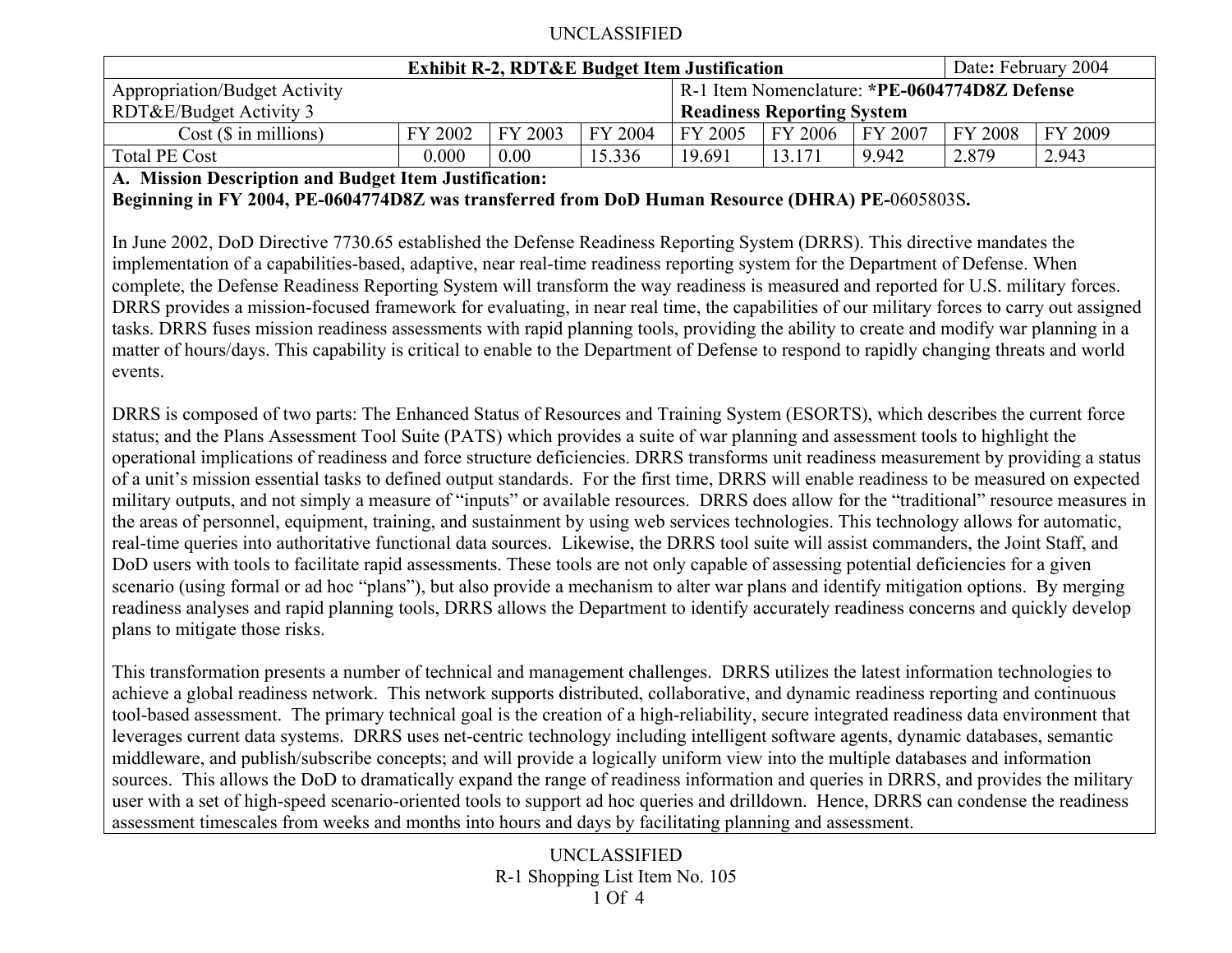| <b>B. Program Change Summary: None</b> |       |        |              |             |  |
|----------------------------------------|-------|--------|--------------|-------------|--|
|                                        | FY 03 | FY 04  | <b>FY 05</b> | <b>FY06</b> |  |
| Previous President's Budget            | .000  | 18.575 | 19.739       | 13.209      |  |
| Current FY 2005 President's Budget     | *     | 15.336 | 19.961       | 13.171      |  |
| <b>Total Adjustments</b>               |       | 15.336 | 19.961       | 13.171      |  |
| Congressional program reductions       | none  | 3.00   | NA.          | <b>NA</b>   |  |
| Congressional rescissions              |       |        |              |             |  |
| Congressional increases                |       | none   |              |             |  |
| Reprogrammings                         |       | none   |              |             |  |
| <b>SBIR/STTR Transfer</b>              |       |        |              |             |  |
| Other                                  |       | 15.336 | 19.961       | 13 171      |  |
|                                        |       |        |              |             |  |

#### \* **Beginning in FY 2004, PE-0604774D8Z was transferred from DoD Human Resource (DHRA) PE-0605803S**

#### **C. Other Program Funding Summary:** None.

**Acquisition Strategy**. DRRS is being developed with a spiral acquisition strategy over four years. In FY2003, a competitive contract was awarded for development of the basic DRRS concept, network infrastructure and services, and software prototypes for spiral I, as well as the project work and software requirements for Spiral II. The FY 2004 effort includes the initial operational release of DRRS tools to the Combatant Command user in U.S. PACOM. Subsequent development spirals will expand both the functionality of the software suite and the number of supported DRRS users and organizations. This represents a logical and deliberate path toward the full fielding and Defense wide implementation of the DRRS by FY 2007. The DRRS acquisition strategy also includes shared development efforts with other DoD partners that leverage off of existing information systems and development efforts to address common requirements. These include efforts with the Navy on DRRS-N, the Army on the Strategic Readiness System, the Joint Chiefs of Staff on both the Global Force Management and Adaptive Planning Initiative, and the Joint Forces Command on enhanced deployment planning and assessment. This strategy allows for a quick turn, responsive DRRS development and early user utility.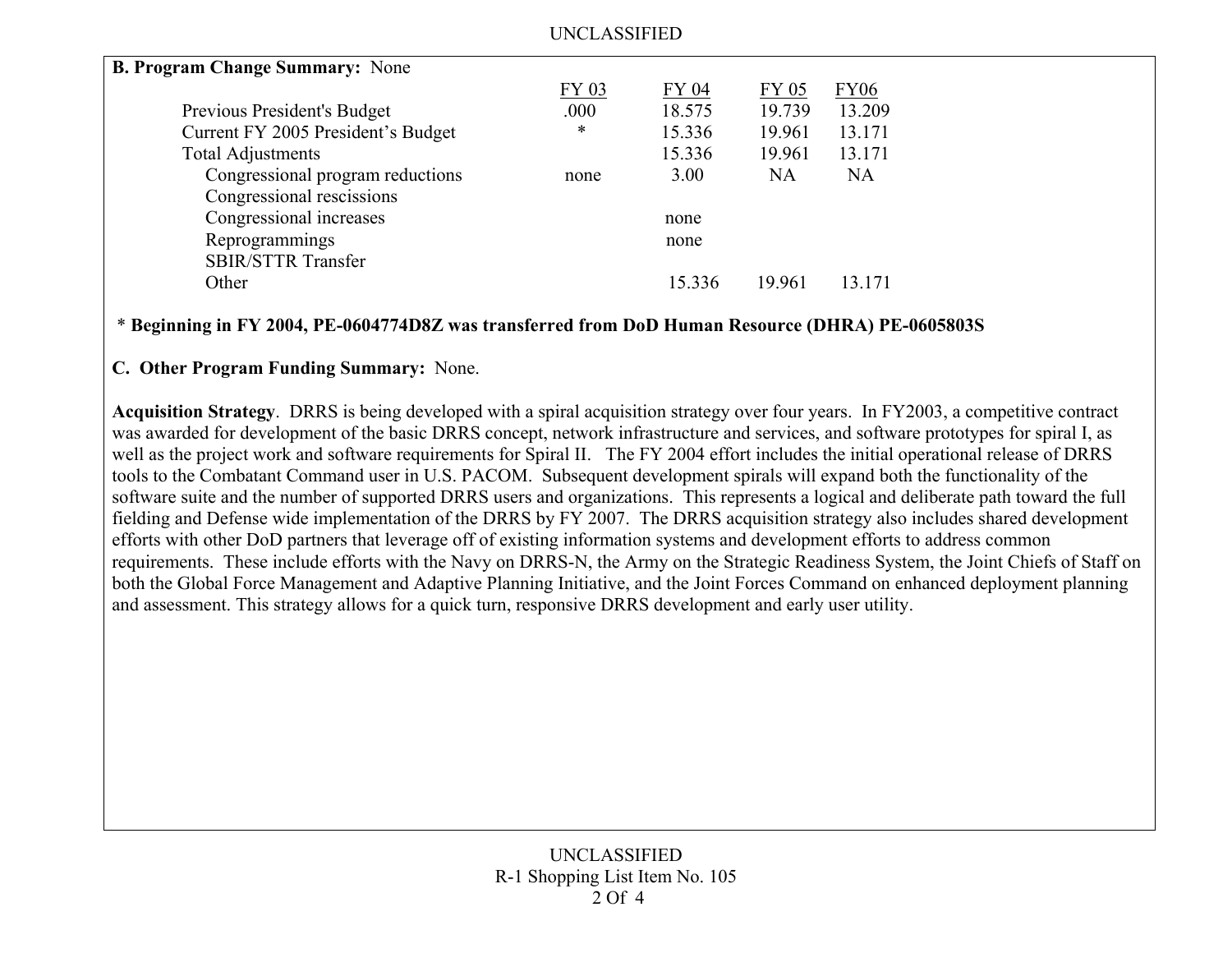|                                      | <b>Exhibit R-2a, RDT&amp;E Project Justification</b> |         |         |                                              |         | Date: February 2004 |         |         |
|--------------------------------------|------------------------------------------------------|---------|---------|----------------------------------------------|---------|---------------------|---------|---------|
| <b>Appropriation/Budget Activity</b> |                                                      |         |         | PE PE-0604774D8Z Defense Readiness Reporting |         |                     |         |         |
| RDT&E. Defense-wide BA 3             |                                                      |         |         | <b>System</b>                                |         |                     |         |         |
| $Cost$ ( $\$\$ in millions)          | FY 2002                                              | FY 2003 | FY 2004 | FY 2005                                      | FY 2006 | FY 2007             | FY 2008 | FY 2009 |
|                                      | $\ast$                                               | $\ast$  | 15.336  | 19.691                                       | 13.17   | 9.942               | 2.879   | 2.943   |

(U) \*In FY 2004, PE-0604774D8Z was transferred from DoD Human Resource (DHRA) PE-0605803S.

In June 2002, the DoD Directive 7730.65 established the Defense Readiness Reporting System. This mandates the implementation of a capabilities-based, adaptive, near real-time readiness reporting system for Department of Defense. When complete, the Defense Readiness Reporting System will transform the way readiness is measure and reported for our military forces. DRRS provides a mission-focused framework for evaluating, in near real time, the capabilities of our military forces to carry out assigned tasks. DRRS fuses mission readiness assessments with rapid planning tools, providing the ability to create and modify war planning in a matter of weeks. This capability is critical to enable to the Department of Defense to respond to rapidly changing threats and world events. Lessons learned from Operations Enduring Freedom and Iraqi Freedom again reinforced the need for rapid planning and risk assessment to support changing conditions in the theater of operations. The availability of key ports, launch points, and air bases for U.S. troops, as well as the potential contribution of coalition partners and allies, were key variables in understanding the readiness and risk to U.S. military forces. DRRS enables a near real time readiness assessment and provides a suite of tools for exploring risk mitigation options.

DRRS transforms unit readiness measurement by providing a status of a unit's mission essential tasks to defined output standards. For the first time, DRRS will enable readiness to be measured on expected military outputs, and not simply a measure of "inputs" or available resources. DRRS does allow for the "traditional" resource measures in the areas of personnel, equipment, training, ordnance, and sustainment by using web services technologies. This technology allows for automatic, real-time queries into authoritative data sources. The DRRS tool suite will assist commanders, the Joint Staff, and DoD users in not only scenario risk analysis, but also in analyzing the risk to the overall National Military Strategy. These tools are designed to facilitate rapid assessments, and are not only capable of assessing potential deficiencies for a given scenario (using formal or ad hoc "plans"), but also provide a mechanism to alter war plans and identify mitigation options. By merging readiness analyses and rapid planning tools, DRRS provides the Department to identify accurately readiness concerns and quickly develop plans to mitigate those risks.

This transformation presents a number of technical and management challenges. DRRS utilizes the latest information technologies to achieve a global readiness network. This network supports distributed, collaborative, and dynamic readiness reporting and continuous tool-based assessment. The primary technical goal is the creation of a high-reliability, secure integrated readiness data environment that leverages current data systems. DRRS uses net-centric technology including intelligent software agents, dynamic databases, semantic middleware, and publish/subscribe concepts; and will provide a logically uniform view into the multiple databases and information sources. This allows the DoD to dramatically expand the range of readiness information and queries in DRRS, and provides the military user with a set of high-speed scenario-oriented tools to support ad hoc queries and drilldown. Hence, DRRS can